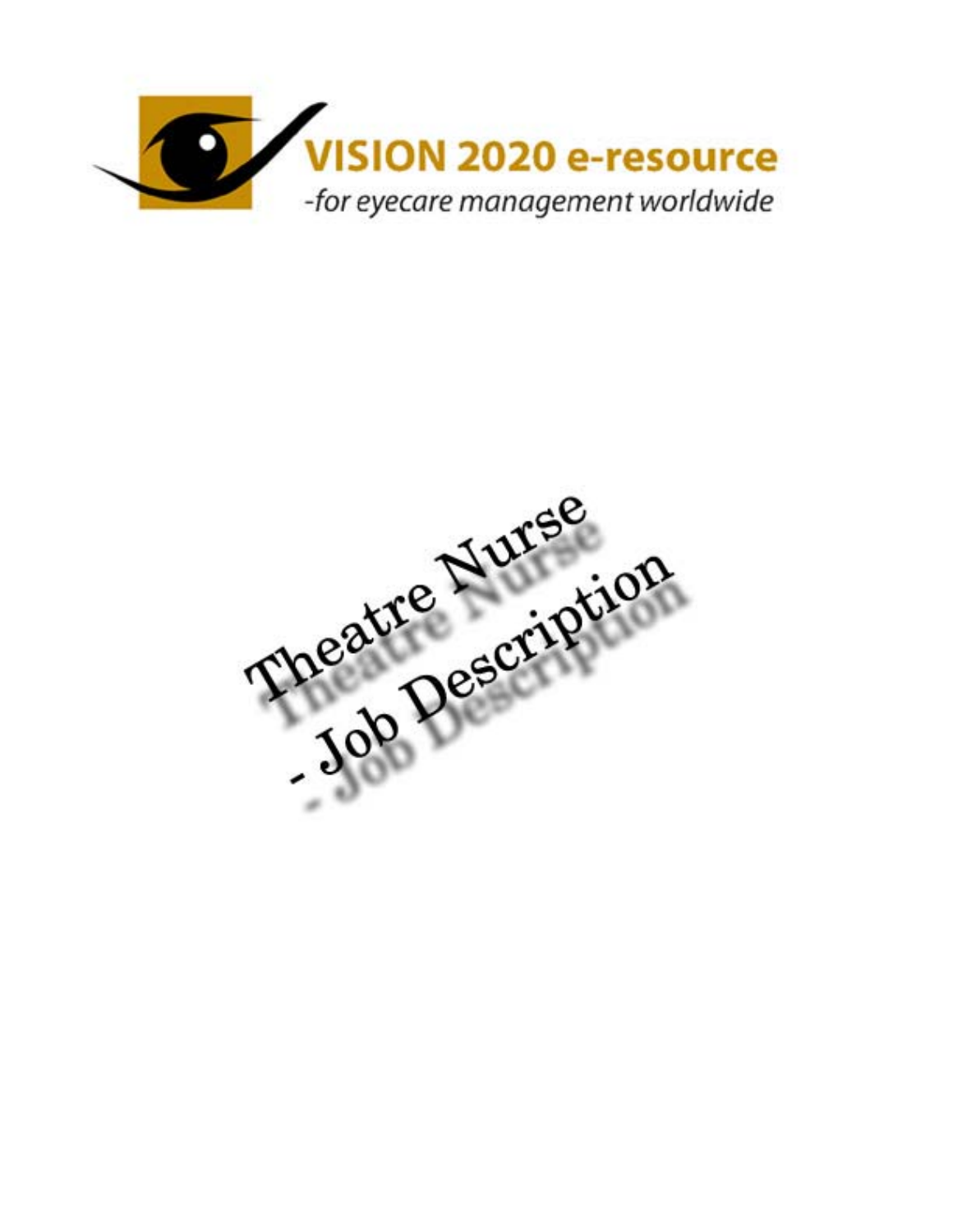

#### **Theatre Nurse Job Description**

| <b>Job Title: Theatre Nurse</b>     |                          | <b>Working Hours:</b> Specific to the hospital                                                                                                                                                                                          |  |
|-------------------------------------|--------------------------|-----------------------------------------------------------------------------------------------------------------------------------------------------------------------------------------------------------------------------------------|--|
| <b>Location: Your Hospital Name</b> |                          | <b>Reports To: Nursing Superintend</b>                                                                                                                                                                                                  |  |
| Department:                         | <b>Operation theatre</b> |                                                                                                                                                                                                                                         |  |
| <b>Prime Job</b>                    |                          | Arranging the operation theatre according to the different<br>operations, arranging the instruments according to the<br>operations, preparing the patients who come for eye surgery<br>and helping the doctor in the operation theatre. |  |

#### **Main Responsibilities:**

- 1. Sterilizing the Operation theatre and keeping it ready for the surgery.
- 2. Sterilizing the tools and instruments in the theatre, arranging the instruments after checking and taking care of the instruments.
- 3. Preparing the patients for eye surgery according to the patient's case sheet (Retina, Glaucoma, Cornea, Paediatric, Orbit)
- 4. General Duties.

### **Key Tasks:**

### **1. Sterilizing the Operation theatre and keeping it ready for the surgery:**

**1.1** Removing the contagion from the Trolley table in the theatre by applying the antiseptic solution

**1.2** Cleaning the rooms and beds in the evening and keeping them ready for the next day surgery.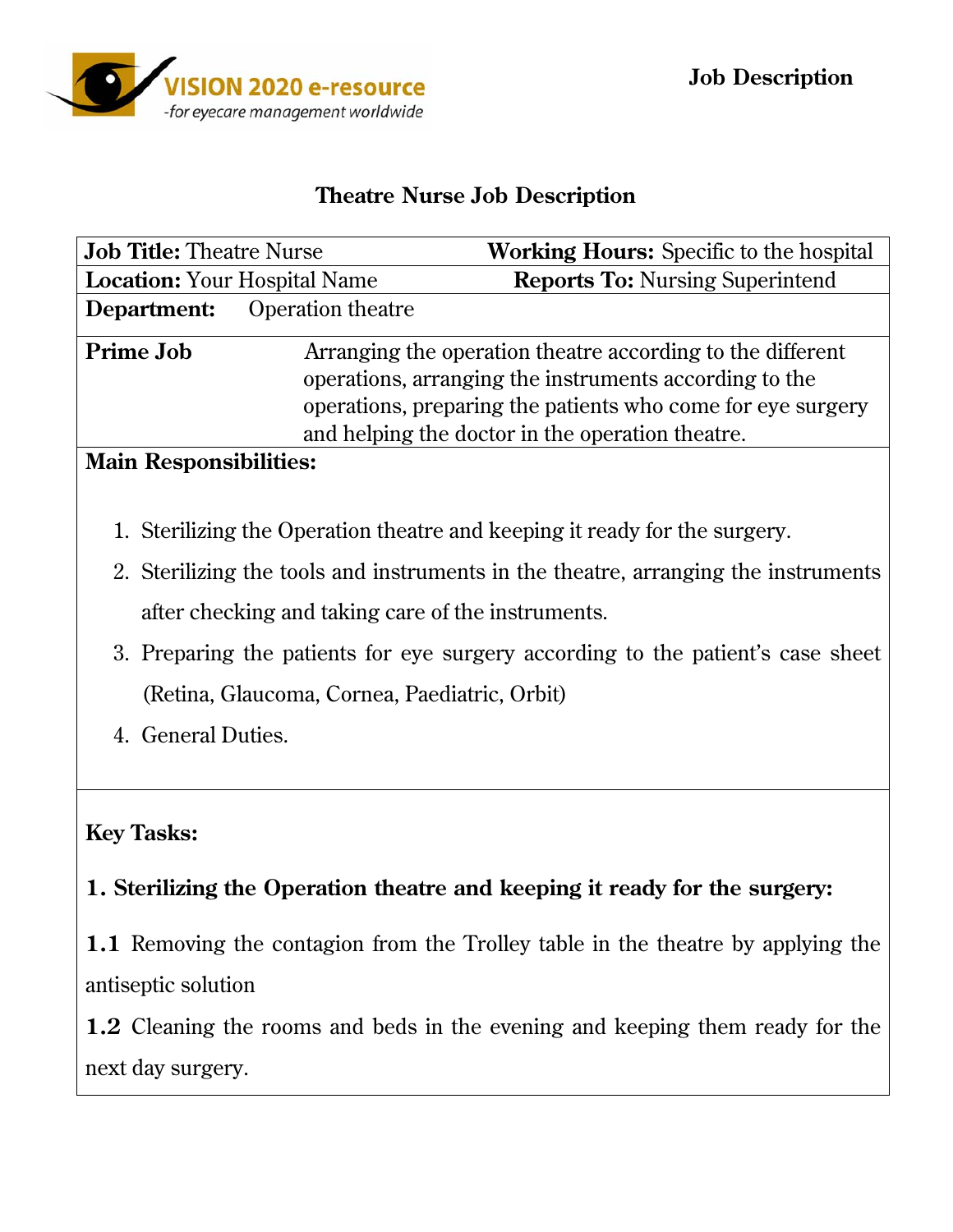**1.3** After the surgery is over discarding the used injections and cotton and preparing the required cotton and injection for the next day.

**1.4** Keeping the required injections and other things for creating numbness etc. for the operation ready.

**1.5** Brining the required instruments for the surgery from the sterilization room and keeping it ready in the theatre for surgery.

**1.6** Getting the Case sheets of the patients and the lens and medicines used for the surgery be ready as per the case sheets of the patients who come there.

**1.7** Checking and receiving the lenses and medicines for the next day according to the number of patients.

# **2. Sterilizing the tools and instruments in the theatre, arranging the instruments after checking and taking care of the instruments**

**2.1** Antiseptic and other required things for sterilizing must be kept ready

**2.2.**Checking the instruments in the operation theatre is functioning properly.

**2.3** Checking the instruments used for each patient after the surgery are in working condition. If they are blunt they should be replaced.

**2.4** Checking if the sterilization has been done in the correct temperature under steam for the required time

**2.5** The required instruments for the surgery must be kept ready in the theatre

**2.6** Providing the Ophthalmic surgeon and nurse at the right time with the required medicines, lenses, gloves, and Vitrectomy Probe as instructed in the case sheet.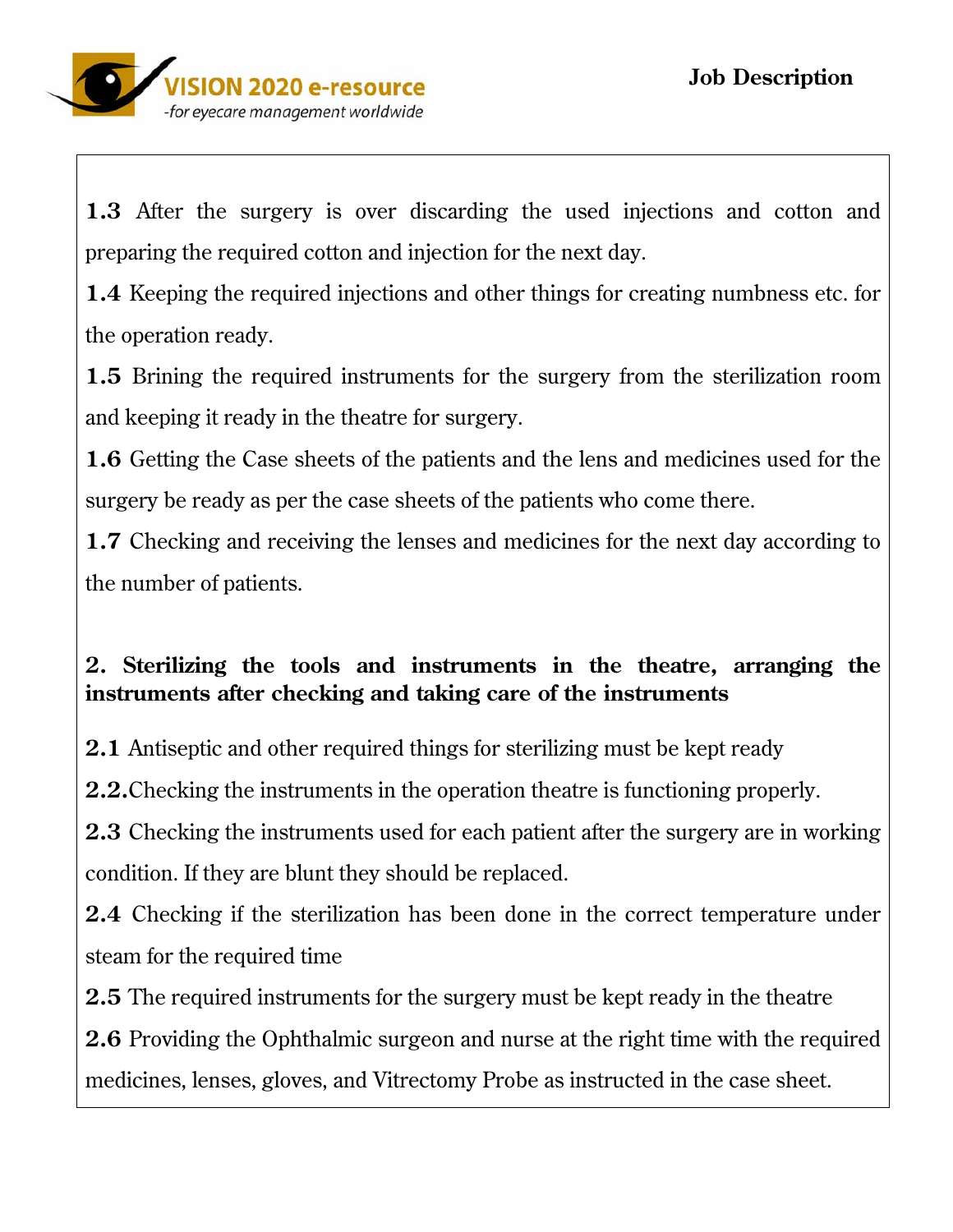

**2.7** After every day's surgery the instruments should be cleaned immediately and sent for sterilization.

# **3. Preparing the patients for eye surgery according to the patient's case:**

**3.1** Greeting the patients who come to the operation theatre according to their Registration numbers and registering their entry in the Register.

**3.2** Enquiring the patients who come for operation about their present health and also asking them if the required diagnosis has been made. This to be compared with the case sheet. Further according to the counsel of the doctor the required diagnosis like diabetes, BP should be made.

**3.3** Checking whether the pupil has been dilated, if it is not dilated enough, administering eye drops in the eyes again.

**3.4** Enquiring about the present health condition of the patient and explaining to the doctor.

**3.5** Giving proper explanation to the patients about the injections used and the medicines used, and explaining to them clearly about the surgery.

**3.6** According to the surgery preparing the patients by putting eye bandages, caps and socks which are sterilized.

**3.7** Helping the doctors or the chief nurse when the patients are injected.

**3.8** Should be ready to help the doctor in case of any emergency while injecting the medicine for numbness.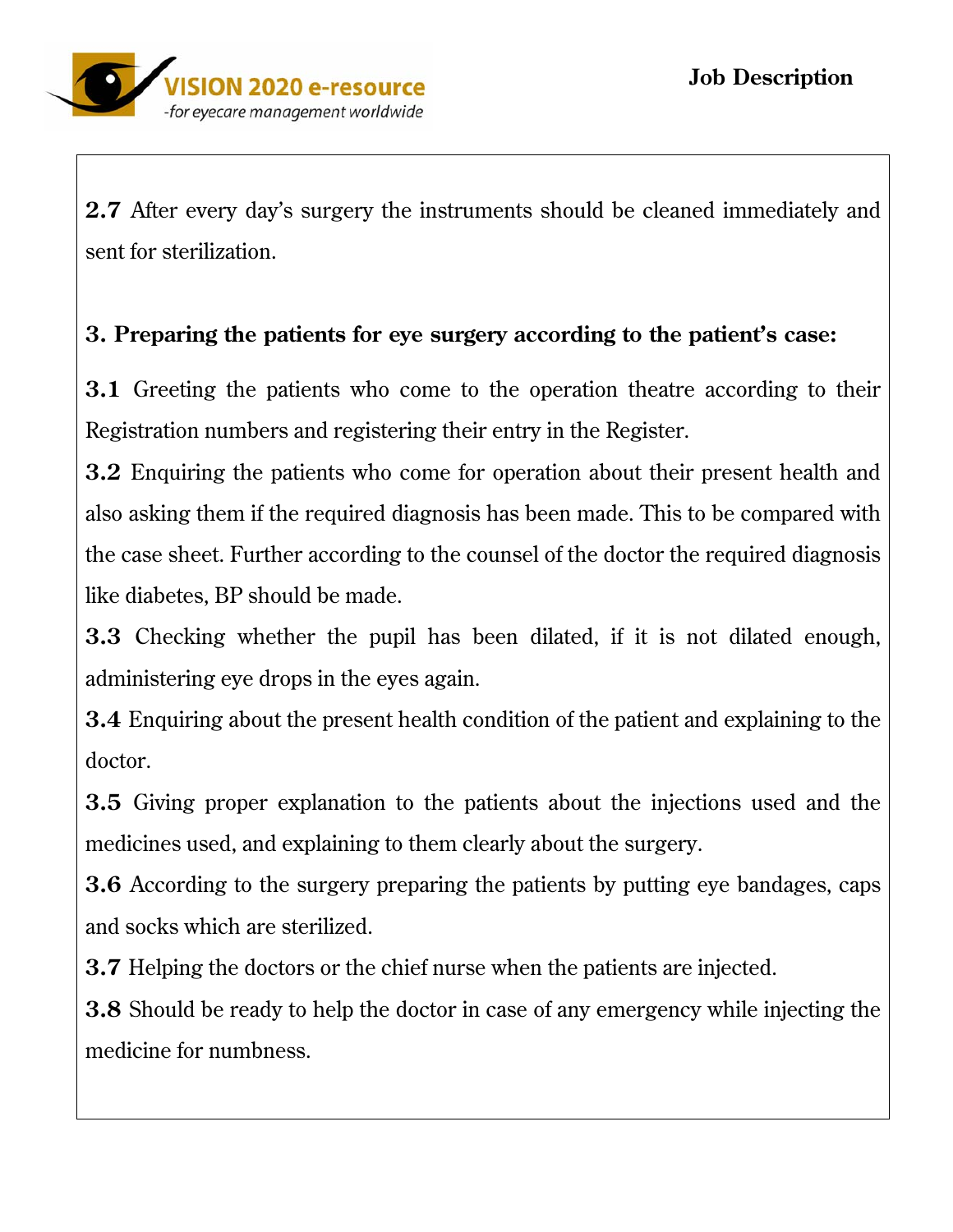**3.9** Cleansing the particular part to be operated with antiseptic lotion and preparing them to go to the operation theatre.

 **3.10** Protecting the operated eye with bandage after the operation is completed. Sending the patients to the ward after the surgery is over.

# **4. General Duties:**

**4.1** On entering the theatre should change the dress and clean the hands with antiseptic solution.

**4.2** Helping the doctor and patients during outside eye camps.

**4.3** Maintain the hygiene by keeping the surroundings of the theatre clean.

**4.4** Should perform all the duties of the department with team spirit.

**4.5** Play an important role in the enlistment of the hospital by co-operating and working with other departments.

**4.6** Should be keenly interested to learn the new methods, and developments in eye surgery.